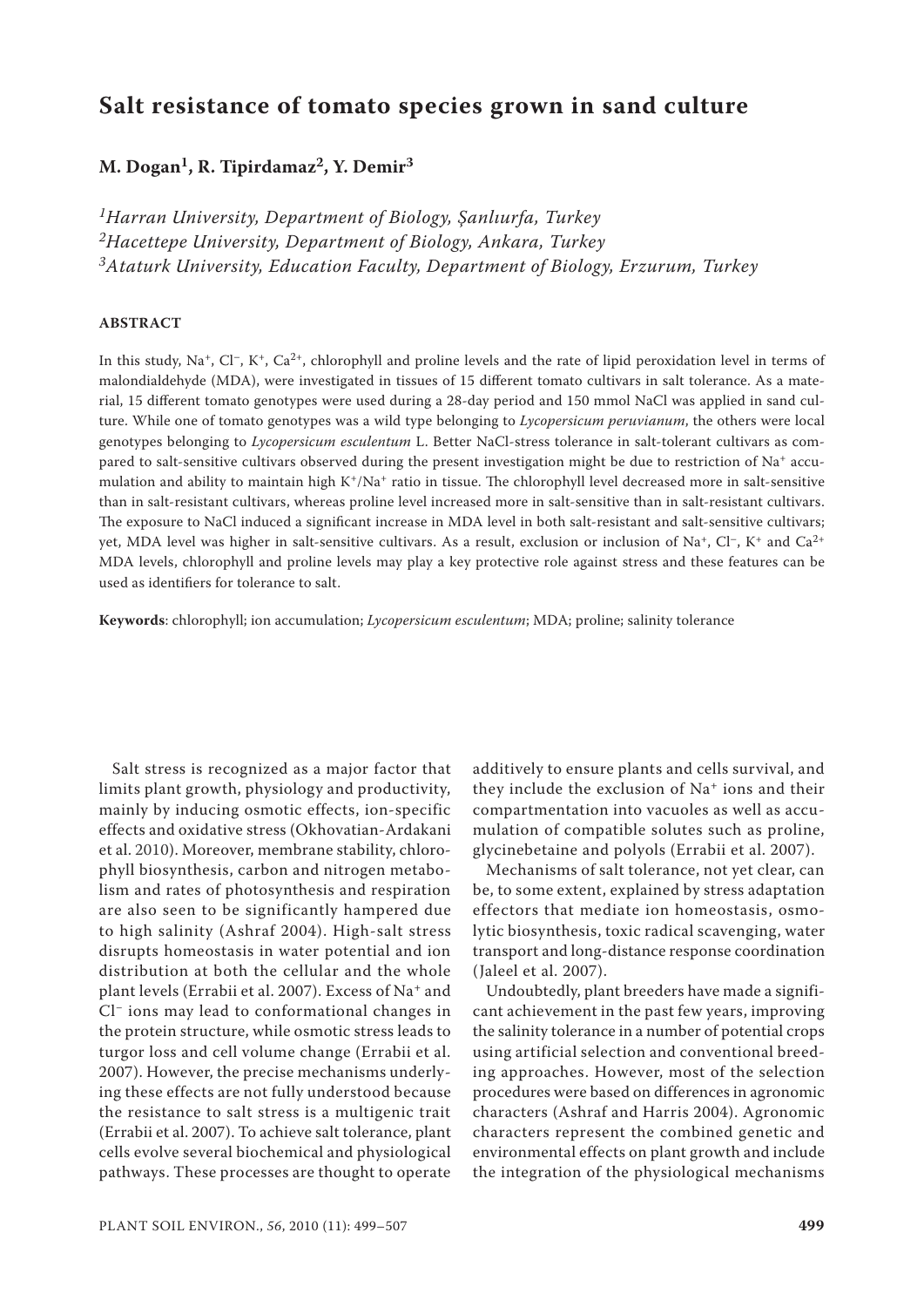conferring salinity tolerance. Typical agronomic selection parameters for salinity tolerance are yield, survival, plant height, leaf area, leaf injury, relative growth rate, and relative growth reduction (Ashraf and Harris 2004, Okhovatian-Ardakani et al. 2010). Many scientists suggested that selection is more convenient and practicable if the plant species possess distinctive indicators of salt tolerance at the whole plant, tissue or cellular level (Ashraf and Harris 2004). Physiological criteria are able to supply more objective information than agronomic parameters or visual assessment when screening for component traits of complex characters (Ashraf and Harris 2004). Some researches suggested that plant physiologists could improve the salt tolerance of plants only by defining genes or characters for geneticists or breeders to exploit (Ashraf and Harris 2004). However, knowledge of heritability and the genetic mode of salinity tolerance is lacking because few studies have yet been conducted in these areas. Indeed, genetic information is lagging behind the physiological information (Ashraf and Harris 2004). Despite a great deal of research into salinity tolerance of plants, mainly on water relations, photosynthesis and accumulation of various inorganic ions and organic metabolites (Ashraf and Harris 2004), the metabolic sites at which salt stress damages plants and, conversely, the adaptive mechanisms utilized by plants to survive saline stress are still not well understood. The main enigma is that there are no well-defined plant indicators for salinity tolerance that could practically be used by plant breeders for improvement of salinity tolerance in a number of important agricultural crops. This is partly due to the fact that the mechanisms of salt tolerance are so complex that variation occurs not only among species but, in many cases, also among cultivars within a single species (Ashraf and Harris 2004).

During the recent years, tissue culture has gained importance in the development of plants against various abiotic stresses as well as in elucidating mechanisms operating at the cellular level by which plants survive under various abiotic stresses including salinity (Jain et al. 2001). Plant tissue culture allows to control the stress homogeneity and to characterize the cell behaviour under stress conditions, independently of the regulatory systems that take place at the whole plant level (Lutts et al. 2004).

The objective of the present investigation was to study the effect of salinity stress on Na<sup>+</sup>, Cl<sup>-</sup>,  $K^+$ , Ca<sup>2+</sup> and proline contents, the rate of lipid peroxidation level in terms of malondialdehyde (MDA) and chlorophyll content in salt-sensitive and -tolerant tomato cultivars in order to evaluate the relative significance of these parameters in imparting tolerance to NaCl oxidative stress.

#### **MATERIAL AND METHODS**

In the experiment, the seeds of 15 tomato genotypes, 14 of which belonged to local *Lycopersicum esculentum* species (Table 1) and the other one belonged to *Lycopersicum peruvianum* wild species (PI-899-01), were used. The seeds were cleaned from bacteria and fungi by applying the superficial sterilization method of Ellis et al. (1988). Plants were placed in a climate chamber at 25 ± 2°C and  $65 \pm 5$ % humidity under  $16/8$  light/dark, 13 500 lux (90% fluorescent, 10% incandescent) in sand culture (with Arnon and Hoagland solution). When the root length of the seedlings reached 1 cm, magentas were placed in a 16 h light/8 h dark photoperiod. They were left to grow for 28 days in a media containing 150 mmol NaCl. At the end of the 28<sup>th</sup> day, the tissues harvested were kept in a deep freezer at –80°C and homogenized into liquid nitrogen for the analyses.

A randomized parcels experimental design was carried out with three replications in the factorial order. Time, one of these three factors, has a replicated measurement quality. The factors were compared by the repeated measurement variance analysis from the view point of the properties concerned. The differences between the levels of the factors were examined by the least important difference (LID) multiple comparison method. The calculations were made by using MINITAB 13.0 statistical packet program. Statistica V.6.0 packet program was used for the multiple comparisons of the properties.

For ion measurements, tissues were first rinsed for 5 min with cool distilled water in order to remove free ions from the apoplasm without substantial elimination of cytosolic solutes. Tissues were oven-dried at 80°C for 48 h and then were ground. The dry matter obtained was used for mineral analysis. The major cations were extracted after digestion of dry matter with  $HNO<sub>3</sub>$ . The extract was filtered prior to analysis. Na<sup>+</sup> and K<sup>+</sup> concentrations were determined using a flame spectrophotometer (Eppendorf flame photometer, PHF 90D, LeMans, France). The  $Ca^{2+}$  concentration was quantified by an atomic absorption spectrophotometer (Shimadzu AA-6200, Kyoto, Japan) (Guerrier and Patolia 1989). For Cl− content estimation, ions were extracted with hot distilled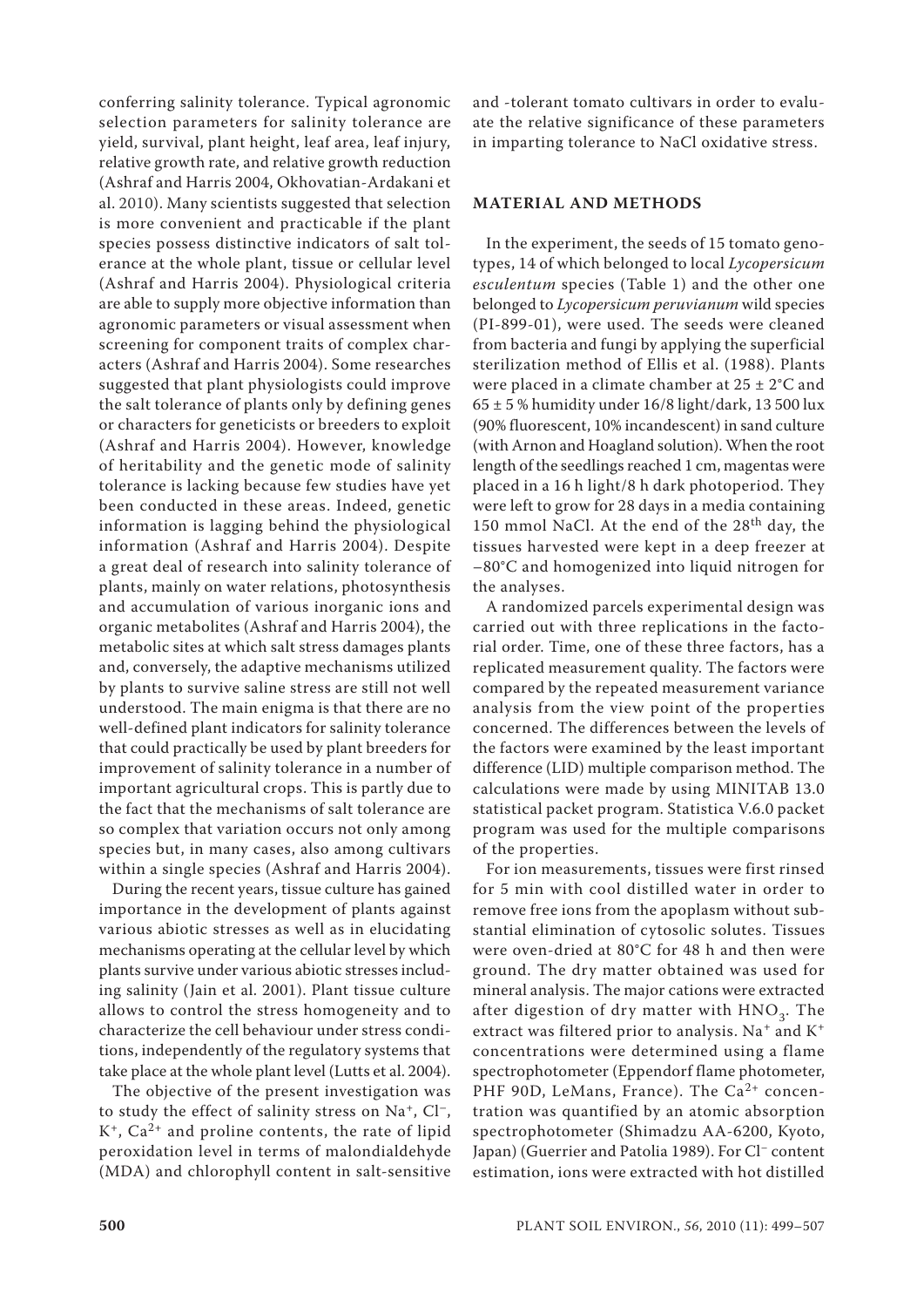| Table 1. Salt tolerant and sensitive species used in the experiment, respectively |  |  |  |  |  |  |  |  |  |  |  |  |
|-----------------------------------------------------------------------------------|--|--|--|--|--|--|--|--|--|--|--|--|
|-----------------------------------------------------------------------------------|--|--|--|--|--|--|--|--|--|--|--|--|

| Genotypes       | Species                 | Location            |
|-----------------|-------------------------|---------------------|
| PI-899-01       | Lycopersicum peruvianum | Wild                |
| TR-40361        | Lycopersicum esculentum | Mardin/Kiziltepe    |
| TR-40395        | Lycopersicum esculentum | Diyarbakır/Seyhkent |
| TR-48938        | Lycopersicum esculentum | Kastamonu/Tosya     |
| <b>TR-VF-12</b> | Lycopersicum esculentum |                     |
| TR-49646        | Lycopersicum esculentum | Kars/Kotek          |
| TR-52414        | Lycopersicum esculentum |                     |
| TR-H-2274       | Lycopersicum esculentum |                     |
| TR-40397        | Lycopersicum esculentum | Diyarbakır/Merkez   |
| TR-47865        | Lycopersicum esculentum | Sanlıurfa/Bozova    |
| TR-52377        | Lycopersicum esculentum | Erzurum/Tortum      |
| TR-63233        | Lycopersicum esculentum | Izmir               |
| TR-52428        | Lycopersicum esculentum | Erzurum/Tortum      |
| TR-61697        | Lycopersicum esculentum | Mugla/Milas         |
| TR-52361        | Lycopersicum esculentum | Kars/Kotek          |

water (80°C) during 2 h. Chloride was determined (Buchler-Cotlove chloridometer) as described by Taleisnik et al. (1997).

One plant per replicate was used for chlorophyll determination. Prior to extraction, fresh leaf samples were cleaned with deionized water to remove any surface contamination. Chlorophyll extraction was carried out on fresh fully expanded leaf material; 1 g leaf sample was ground in 90% acetone using a pestle and mortar. The absorbance was measured with a UV/Visible spectrophotometer (Pye Unicam SP6-550, UK) and chlorophyll concentrations were calculated using the equation proposed by (Luna et al. 2000).

Lipid peroxidation in leaf tissue was colorimetrically determined by measuring malondialdehyde (MDA), a major thiobarbituric acid reactive species (TBARS) and product of lipid peroxidation according to Lutts et al.  $(1996)$ . Levaes  $(0.2 g)$ were ground in 5 ml of trichloroacetic acid (TCA, 0.1%, w/v). The homogenate was centrifuged at 12 000 g for 20 min and 3 ml of the supernatant was added to 3 ml 0.5% thiobarbituric acid (TBA) in 20% TCA. The mixture was heated at 95°C for 30 min, and the reaction was stopped by putting the reaction tubes in an ice bath. The samples were then centrifuged at 12 000 g for 20 min. Absorbance of the supernatant was measured at 532 nm and the amount of nonspecific absorption at 600 nm was subtracted from this value using a spectrophotometer (Analytic Jena 40 Model). The amount of MDA was calculated from the extinction coefficient of 155 mmol/cm.

Proline was also determined spectrophotometrically following the ninhydrin method described by Bates et al. (1973) using L-proline as a standard. 0.2 g of leaf sample was homogenized in 10 ml of 3% (w/v) aqueous sulphosalicylic acid and filtered. In 2 ml of the filtrate, 2 ml of acid ninhydrin was added, followed by the addition of 2 ml of glacial acetic acid and boiled for 60 min. The mixture was extracted with toluene, and the free proline was quantified spectrophotometrically at 520 nm from the organic phase using a Shimadzu spectrophotometer (Duisburg, Germany).

Tables indicate mean values ± SE. Differences between the values for control and treated leaves were analyzed by one-way ANOVA, taking *P* < 0.001 as significance level, according to *LSD* multiple range tests.

#### **RESULTS**

In the absence of stress, in all tissues, the Na<sup>+</sup> level differed significantly (*P* < 0.001) among the cultivars and was lower in salt-resistant than in saltsensitive cultivars. The exposure to NaCl induced a significant increase in Na+ (Table 2) levels in both salt-resistant and salt-sensitive cultivars; yet, Na+ levels were higher in salt-sensitive cultivars. In the absence and present of stress, in all tissues, Cl− level differed significantly (*P* < 0.001) among the cultivars. The exposure to NaCl induced a significant increase in Cl− (Table 3) levels in both salt-resistant and salt-sensitive cultivars.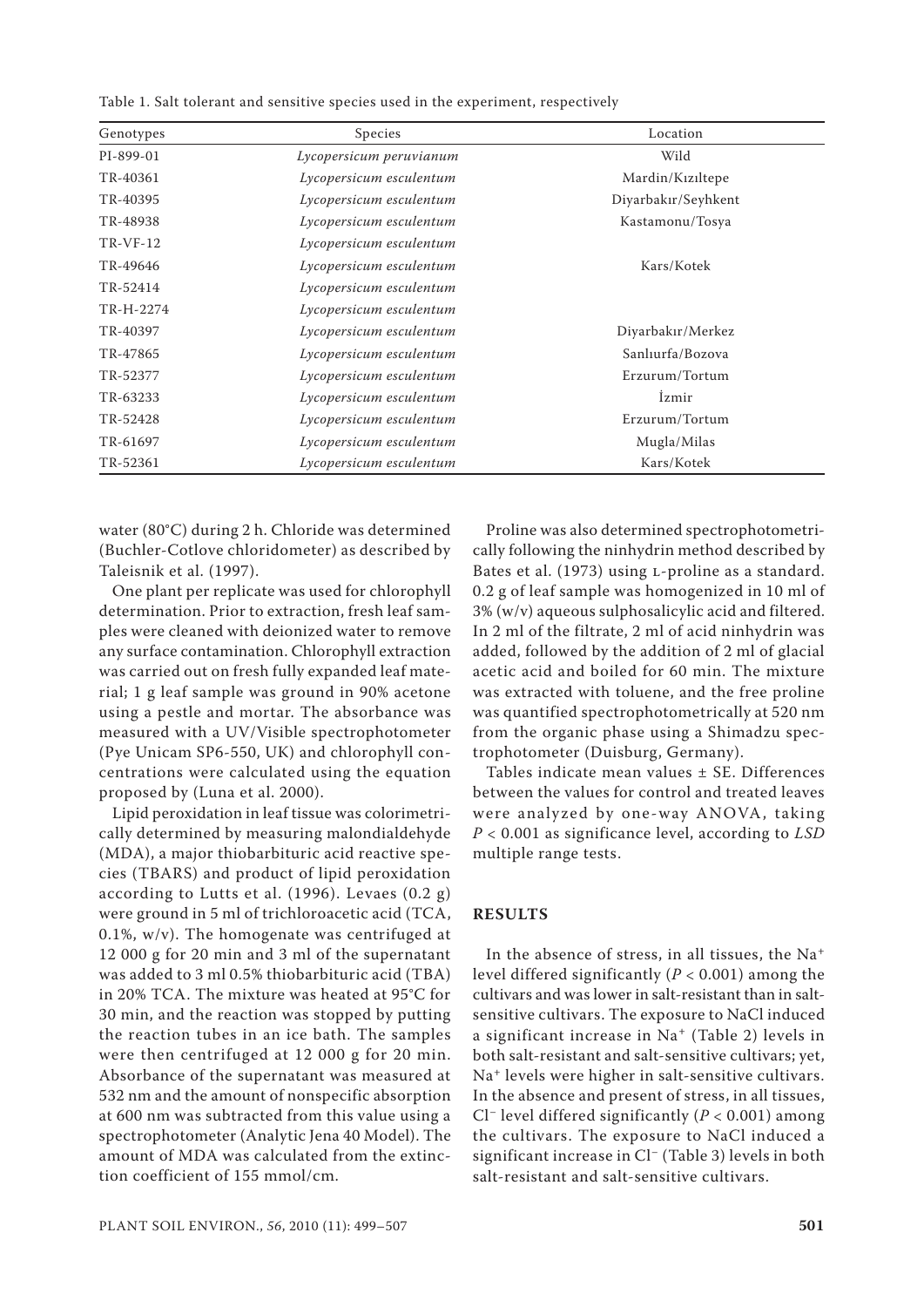|                                                            |               | Root           |                | Stem           |             | Leaf           |
|------------------------------------------------------------|---------------|----------------|----------------|----------------|-------------|----------------|
| Genotype                                                   | control       | salt           | control        | salt           | control     | salt           |
| PI-899-01                                                  | $3.8 \pm 0.4$ | $5.0 \pm 0.6$  | $3.6 \pm 0.3$  | $4.5 \pm 0.6$  | $3.3 \pm 3$ | $4.2 \pm 0.4$  |
| TR-40361                                                   | $4.5 \pm 0.8$ | $7.2 \pm 1.3$  | $4.2 \pm 0.7$  | $6.8 \pm 1.2$  | $4.0 \pm 7$ | $6.4 \pm 1.0$  |
| TR-40395                                                   | $8.8 \pm 0.3$ | $12.0 \pm 0.6$ | $8.3 \pm 0.3$  | $11.3 \pm 0.5$ | $7.8 \pm 3$ | $11.5 \pm 0.5$ |
| TR-48938                                                   | $10 \pm 0.3$  | $16.0 \pm 0.4$ | $9.4 \pm 0.3$  | $15.0 \pm 0.4$ | $8.8 \pm 2$ | $14.0 \pm 0.4$ |
| <b>TR-VF-12</b>                                            | $9.9 \pm 0.2$ | $15.9 \pm 0.3$ | $9.3 \pm 0.2$  | $14.8 \pm 0.2$ | $8.8 \pm 1$ | $14.0 \pm 0.2$ |
| TR-49646                                                   | $8.0 \pm 0.5$ | $12.8 \pm 0.8$ | $7.5 \pm 0.4$  | $12.0 \pm 0.7$ | $7.1 \pm 4$ | $11.3 \pm 0.7$ |
| TR-52414                                                   | $5.5 \pm 0.2$ | $8.8 \pm 0.4$  | $5.2 \pm 0.2$  | $8.3 \pm 0.4$  | $4.9 \pm 2$ | $7.8 \pm 0.3$  |
| TR-H 2274                                                  | $11 \pm 0.7$  | $17.8 \pm 1.0$ | $11.0 \pm 0.5$ | $16.0 \pm 1.0$ | $8.9 \pm 4$ | $12.9 \pm 0.9$ |
| TR-40397                                                   | $11 \pm 0.3$  | $18.0 \pm 0.5$ | $11.0 \pm 0.3$ | $17.0 \pm 0.5$ | $9.9 \pm 3$ | $16.0 \pm 0.4$ |
| TR-47865                                                   | $7.9 \pm 0.4$ | $12.6 \pm 0.6$ | $7.4 \pm 0.3$  | $11.8 \pm 0.5$ | $6.9 \pm 3$ | $11.0 \pm 0.5$ |
| TR-52377                                                   | $6.8 \pm 0.5$ | $10.9 \pm 0.8$ | $6.4 \pm 0.5$  | $10.3\pm0.8$   | $6.0 \pm 5$ | $9.7 \pm 0.7$  |
| TR-63233                                                   | $11 \pm 0.4$  | $15.8 \pm 0.6$ | $9.9 \pm 0.4$  | $14.8 \pm 0.6$ | $8.3 \pm 4$ | $11.8 \pm 0.6$ |
| TR-52428                                                   | $10 \pm 0.4$  | $16.4 \pm 0.6$ | $10.0 \pm 0.1$ | $15.5 \pm 0.6$ | $9.4 \pm 1$ | $14.5 \pm 0.5$ |
| TR-61697                                                   | $6.8 \pm 0.6$ | $10.9 \pm 1.0$ | $6.4 \pm 0.6$  | $10.0 \pm 0.9$ | $6.0\pm5$   | $9.6 \pm 0.9$  |
| TR-52361                                                   | $8.5 \pm 0.3$ | $13.6 \pm 0.4$ | $8.0 \pm 0.2$  | $12.8 \pm 0.4$ | $7.5 \pm 2$ | $12.0 \pm 0.4$ |
| $LSD$ (genotype $\times$<br>NaCl treatment)<br>(P < 0.001) |               | 2.2            |                | 2.3            |             | 2.64           |

Table 2. Na<sup>+</sup> (mg/g dry weight) contents in root, stems and leaves of the *Lycopersicum esculentum* species in the presence of 150 mmol NaCl. Results are expressed as mean ± SE (*n* = 3)

In the absence of stress, in all tissues, the K<sup>+</sup> level differed significantly (*P* < 0.001) among the cultivars and was lower in salt-sensitive than in salt-resistant cultivars. The exposure to NaCl induced a significant increase in  $K^+$  (Table 4) levels in both salt-resistant and salt-sensitive cultivars,

Table 3. Cl– (mg/g dry weight) contents in root, stems and leaves of the *Lycopersicum esculentum* species in the presence of 150 mmol NaCl. Results are expressed as mean ± SE (*n* = 3)

|                                                   | Root           |                |                | Stem           | Leaf           |                |
|---------------------------------------------------|----------------|----------------|----------------|----------------|----------------|----------------|
| Genotype                                          | control        | salt           | control        | salt           | control        | salt           |
| PI-899-01                                         | $2.0 \pm 0.1$  | $3.0 \pm 0.1$  | $20.0 \pm 0.1$ | $29.0 \pm 0.1$ | $12.0 \pm 0.1$ | $18.0 \pm 0.1$ |
| TR-40361                                          | $5.0 \pm 0.1$  | $11.0 \pm 0.1$ | $5.0 \pm 0.1$  | $10.0 \pm 0.1$ | $4.0 \pm 0.1$  | $10.0 \pm 0.1$ |
| TR-40395                                          | $9.0 \pm 0.1$  | $15.0 \pm 0.1$ | $8.0 \pm 0.1$  | $15.0\pm0.1$   | $7.0 \pm 0.1$  | $14.0 \pm 0.1$ |
| TR-48938                                          | $11.0 \pm 0.1$ | $15.0 \pm 0.1$ | $10.0 \pm 0.1$ | $14.0 \pm 0.1$ | $10.0 \pm 0.1$ | $20.0 \pm 0.1$ |
| <b>TR-VF-12</b>                                   | $7.0 \pm 0.1$  | $14.0 \pm 0.1$ | $6.0 \pm 0.1$  | $13.0 \pm 0.1$ | $6.0 \pm 0.1$  | $7.0 \pm 0.1$  |
| TR-49646                                          | $3.0 \pm 0.1$  | $7.0 \pm 0.1$  | $3.0 \pm 0.1$  | $7.0 \pm 0.1$  | $3.0 \pm 0.1$  | $6.0 \pm 0.1$  |
| TR-52414                                          | $5.0 \pm 0.1$  | $11.0 \pm 0.1$ | $5.0 \pm 0.1$  | $11.0 \pm 0.1$ | $5.0 \pm 0.1$  | $10.0 \pm 0.1$ |
| TR-H-2274                                         | $2.0 \pm 0.1$  | $5.0 \pm 0.1$  | $2.0 \pm 0.1$  | $7.0 \pm 0.1$  | $2.0 \pm 0.1$  | $5.0 \pm 0.1$  |
| TR-40397                                          | $10.0 \pm 0.1$ | $23.0 \pm 0.1$ | $9.0 \pm 0.1$  | $22.0 \pm 0.1$ | $8.0 \pm 0.1$  | $20.0 \pm 0.1$ |
| TR-47865                                          | $5.0 \pm 0.1$  | $10.0 \pm 0.1$ | $4.0 \pm 0.1$  | $10.0\pm0.1$   | $4.0 \pm 0.1$  | $9.0 \pm 0.1$  |
| TR-52377                                          | $4.0 \pm 0.1$  | $10.0 \pm 0.1$ | $8.0 \pm 0.1$  | $14.0 \pm 0.1$ | $4.0 \pm 0.1$  | $10.0 \pm 0.1$ |
| TR-63233                                          | $3.0 \pm 0.1$  | $6.0 \pm 0.1$  | $3.0\pm0.1$    | $8.0 \pm 0.1$  | $2.0 \pm 0.1$  | $5.0 \pm 0.1$  |
| TR-52428                                          | $10.0 \pm 0.1$ | $22.0 \pm 0.1$ | $10.0 \pm 0.1$ | $21.0 \pm 0.1$ | $9.0 \pm 0.1$  | $20.0 \pm 0.1$ |
| TR-61697                                          | $5.0 \pm 0.1$  | $11.0 \pm 0.1$ | $5.0 \pm 0.1$  | $11.0\pm0.1$   | $5.0 \pm 0.1$  | $10.0 \pm 0.1$ |
| TR-52361                                          | $2.0 \pm 0.1$  | $6.0 \pm 0.1$  | $2.0 \pm 0.1$  | $5.0 \pm 0.1$  | $2.0 \pm 0.1$  | $5.0 \pm 0.1$  |
| LSD (genotype x<br>NaCl treatment)<br>(P < 0.001) |                | 2.5            |                | 2.3            |                | 1.8            |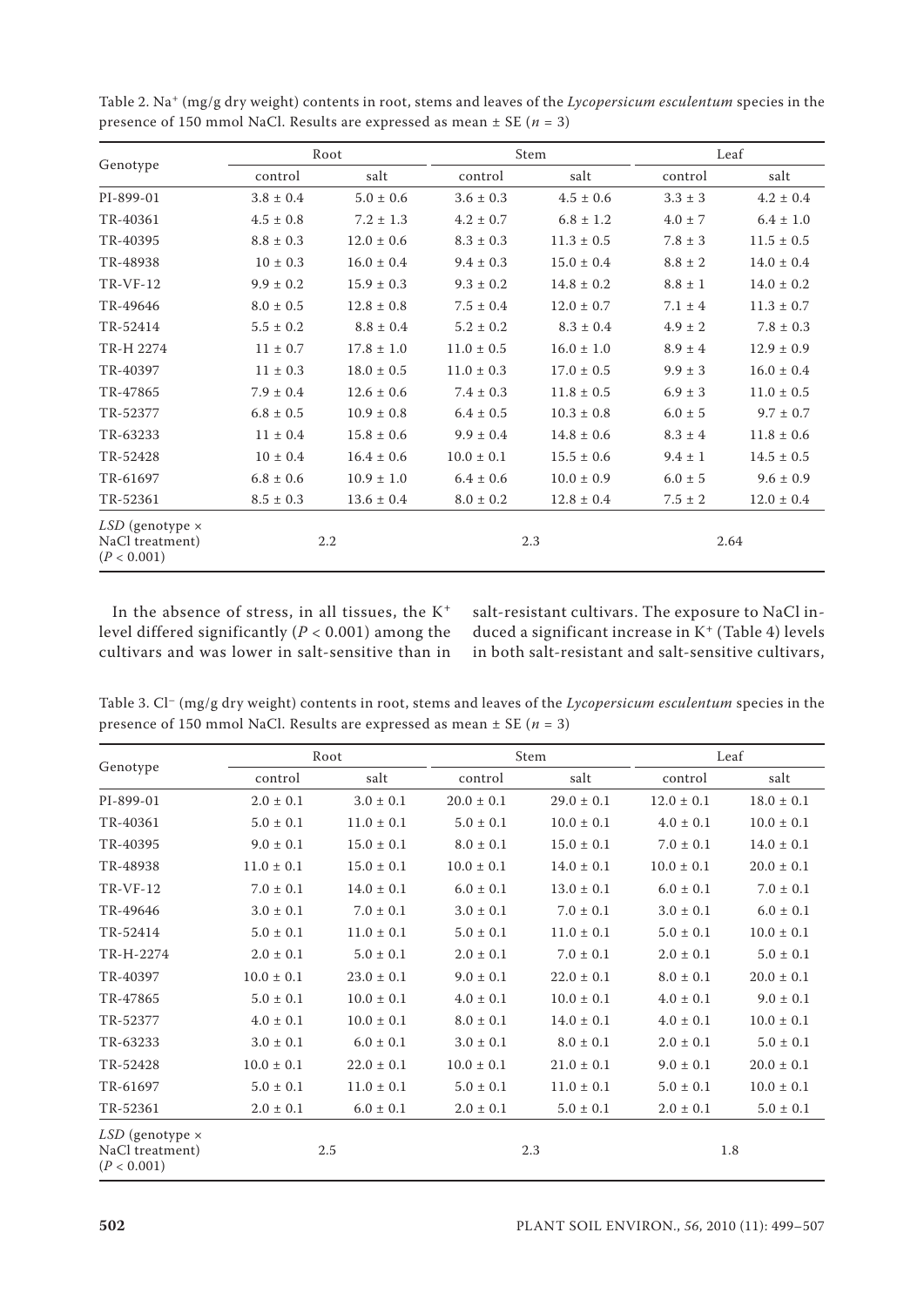|                                                            | Root            |               |               | Stem          |               | Leaf          |  |
|------------------------------------------------------------|-----------------|---------------|---------------|---------------|---------------|---------------|--|
| Genotype                                                   | control         | salt          | control       | salt          | control       | salt          |  |
| PI-899-01                                                  | $4.2 \pm 0.1$   | $6.7 \pm 0.1$ | $4.0 \pm 0.1$ | $6.2 \pm 0.1$ | $3.8 \pm 0.1$ | $5.8 \pm 0.1$ |  |
| TR-40361                                                   | $2.3 \pm 0.1$   | $3.6 \pm 0.1$ | $2.1 \pm 0.1$ | $3.4 \pm 0.1$ | $2.2 \pm 0.1$ | $3.2 \pm 0.1$ |  |
| TR-40395                                                   | $2.1 \pm 0.1$   | $3.4 \pm 0.1$ | $1.9 \pm 0.1$ | $3.3\pm0.1$   | $1.8 \pm 0.1$ | $3.1\pm0.1$   |  |
| TR-48938                                                   | $1.8\,\pm\,0.1$ | $2.9 \pm 0.1$ | $1.7\pm0.1$   | $2.7\pm0.1$   | $1.6 \pm 0.1$ | $2.5\pm0.1$   |  |
| <b>TR-VF-12</b>                                            | $2.7 \pm 0.1$   | $4.2 \pm 0.1$ | $2.6 \pm 0.1$ | $4.0 \pm 0.1$ | $2.4 \pm 0.1$ | $3.7 \pm 0.1$ |  |
| TR-49646                                                   | $2.1 \pm 0.1$   | $3.3 \pm 0.1$ | $1.9 \pm 0.1$ | $3.1 \pm 0.1$ | $1.8 \pm 0.1$ | $2.9 \pm 0.1$ |  |
| TR-52414                                                   | $2.8 \pm 0.1$   | $4.5 \pm 0.1$ | $2.6 \pm 0.1$ | $4.2 \pm 0.1$ | $2.5 \pm 0.1$ | $3.9 \pm 0.1$ |  |
| TR-H-2274                                                  | $1.8 \pm 0.1$   | $3.0\pm0.1$   | $1.7 \pm 0.1$ | $2.7 \pm 0.1$ | $1.6 \pm 0.1$ | $2.5 \pm 0.1$ |  |
| TR-40397                                                   | $1.8 \pm 0.1$   | $2.9 \pm 0.1$ | $1.7 \pm 0.1$ | $2.7 \pm 0.1$ | $1.7 \pm 0.1$ | $2.5 \pm 0.1$ |  |
| TR-47865                                                   | $2.0 \pm 0.1$   | $3.3\pm0.1$   | $1.9 \pm 0.1$ | $3.0 \pm 0.1$ | $1.8\pm0.1$   | $2.8\pm0.1$   |  |
| TR-52377                                                   | $2.9 \pm 0.1$   | $4.6 \pm 0.1$ | $2.7 \pm 0.1$ | $4.3\pm0.1$   | $2.5 \pm 0.1$ | $4.1 \pm 0.1$ |  |
| TR-63233                                                   | $1.9 \pm 0.1$   | $3.1 \pm 0.1$ | $1.9 \pm 0.1$ | $2.9 \pm 0.1$ | $1.7 \pm 0.1$ | $2.8 \pm 0.1$ |  |
| TR-52428                                                   | $3.0 \pm 0.1$   | $4.7 \pm 0.1$ | $2.8 \pm 0.1$ | $4.5 \pm 0.1$ | $2.6 \pm 0.1$ | $4.2 \pm 0.1$ |  |
| TR-61697                                                   | $2.1 \pm 0.1$   | $3.5 \pm 0.1$ | $1.9 \pm 0.1$ | $3.2 \pm 0.1$ | $1.8 \pm 0.1$ | $3.4 \pm 0.1$ |  |
| TR-52361                                                   | $2.1 \pm 0.1$   | $3.3\pm0.1$   | $1.9 \pm 0.1$ | $3.1 \pm 0.1$ | $1.7 \pm 0.1$ | $2.9 \pm 0.1$ |  |
| $LSD$ (genotype $\times$<br>NaCl treatment)<br>(P < 0.001) |                 | 0.6           |               | 0.5           | 0.5           |               |  |

Table 4. K+ (mg/g dry weight) contents in root, stems and leaves of the *Lycopersicum esculentum* species in the presence of 150 mmol NaCl. Results are expressed as mean ± SE (*n* = 3)

yet K+ levels were higher in salt-resistant cultivars and K+ variation was lower than that of Na<sup>+</sup>, Cl<sup>−</sup> and Ca<sup>2+</sup>.

In the absence of stress, in all tissues, the  $Ca^{2+}$ level differed significantly (*P* < 0.001) among the cultivars and was lower in salt-sensitive than in

Table 5. Ca2+ (mg/g dry weight) contents in root, stems and leaves of the *Lycopersicum esculentum* species in the presence of 150 mmol NaCl. Results are expressed as mean  $\pm$  SE ( $n = 3$ )

|                                    |                 | Root         | Stem         |                | Leaf         |               |  |
|------------------------------------|-----------------|--------------|--------------|----------------|--------------|---------------|--|
| Genotype                           | control         | salt         | control      | salt           | control      | salt          |  |
| PI-899-01                          | $37 \pm 1.6$    | $65 \pm 0.7$ | $35 \pm 0.6$ | $65 \pm 0.6$   | $23 \pm 0.9$ | $38 \pm 1.2$  |  |
| TR-40361                           | $57 \pm 1.5$    | $45 \pm 1.2$ | $51 \pm 1.1$ | $59 \pm 1.2$   | $45 \pm 1.1$ | $56 \pm 1.2$  |  |
| TR-40395                           | $45 \pm 1.4$    | $58 \pm 1.2$ | $39 \pm 0.1$ | $51 \pm 0.4$   | $25 \pm 0.2$ | $33 \pm 0.4$  |  |
| TR-48938                           | $41 \pm 1.2$    | $63 \pm 1.4$ | $35 \pm 1.2$ | $45 \pm 0.5$   | $26 \pm 0.5$ | $34 \pm 1.2$  |  |
| <b>TR-VF-12</b>                    | $45 \pm 1.3$    | $56 \pm 1.1$ | $39 \pm 1.2$ | $51 \pm 1.1$   | $31 \pm 1.1$ | $39 \pm 0.6$  |  |
| TR-49646                           | $53 \pm 1.9$    | $58 \pm 1.6$ | $45 \pm 1.7$ | $55 \pm 0.6$   | $38 \pm 0.8$ | $48 \pm 0.5$  |  |
| TR-52414                           | $52 \pm 2.3$    | $60 \pm 1.8$ | $44 \pm 1.2$ | $52 \pm 0.6$   | $37 \pm 0.8$ | $46 \pm 0.8$  |  |
| TR-H-2274                          | $58 \pm 2.1$    | $69 \pm 1.6$ | $54 \pm 0.3$ | $64 \pm 0.5$   | $46 \pm 0.4$ | $58 \pm 0.5$  |  |
| TR-40397                           | $55 \pm 1.7$    | $63 \pm 1.5$ | $51 \pm 0.4$ | $58 \pm 0.5$   | $35 \pm 0.3$ | $45 \pm 0.6$  |  |
| TR-47865                           | $54 \pm 2.4$    | $66 \pm 1.1$ | $47 \pm 1.3$ | $58 \pm 0.4$   | $39 \pm 0.5$ | $49 \pm 1.3$  |  |
| TR-52377                           | $32 \pm 1.4$    | $42 \pm 1.5$ | $26 \pm 1.8$ | $35 \pm 0.8$   | $18 \pm 1.2$ | $28 \pm 0.9$  |  |
| TR-63233                           | $36 \pm 2.2$    | $53 \pm 1.8$ | $31 \pm 0.8$ | $45 \pm 0.9$   | $27 \pm 1.2$ | $35 \pm 0.6$  |  |
| TR-52428                           | $36 \pm 1.8$    | $62 \pm 1.3$ | $28 \pm 0.6$ | $51 \pm 1.2$   | $21 \pm 0.8$ | $34 \pm 0.5$  |  |
| TR-61697                           | $57 \pm 0.9$    | $68 \pm 1.2$ | $48 \pm 0.5$ | $58 \pm 0.8$   | $41 \pm 1.1$ | $51 \pm 0.5$  |  |
| TR-52361                           | $39 \pm 1.8$    | $64 \pm 1.2$ | $31 \pm 0.8$ | $57 \pm 0.9$   | $24 \pm 0.4$ | $31 \pm 0.3$  |  |
| LSD (genotype x<br>NaCl treatment) | 1.7 $(P < 1.2)$ |              |              | 0.95 (P < 0.6) |              | 0.8 (P < 0.7) |  |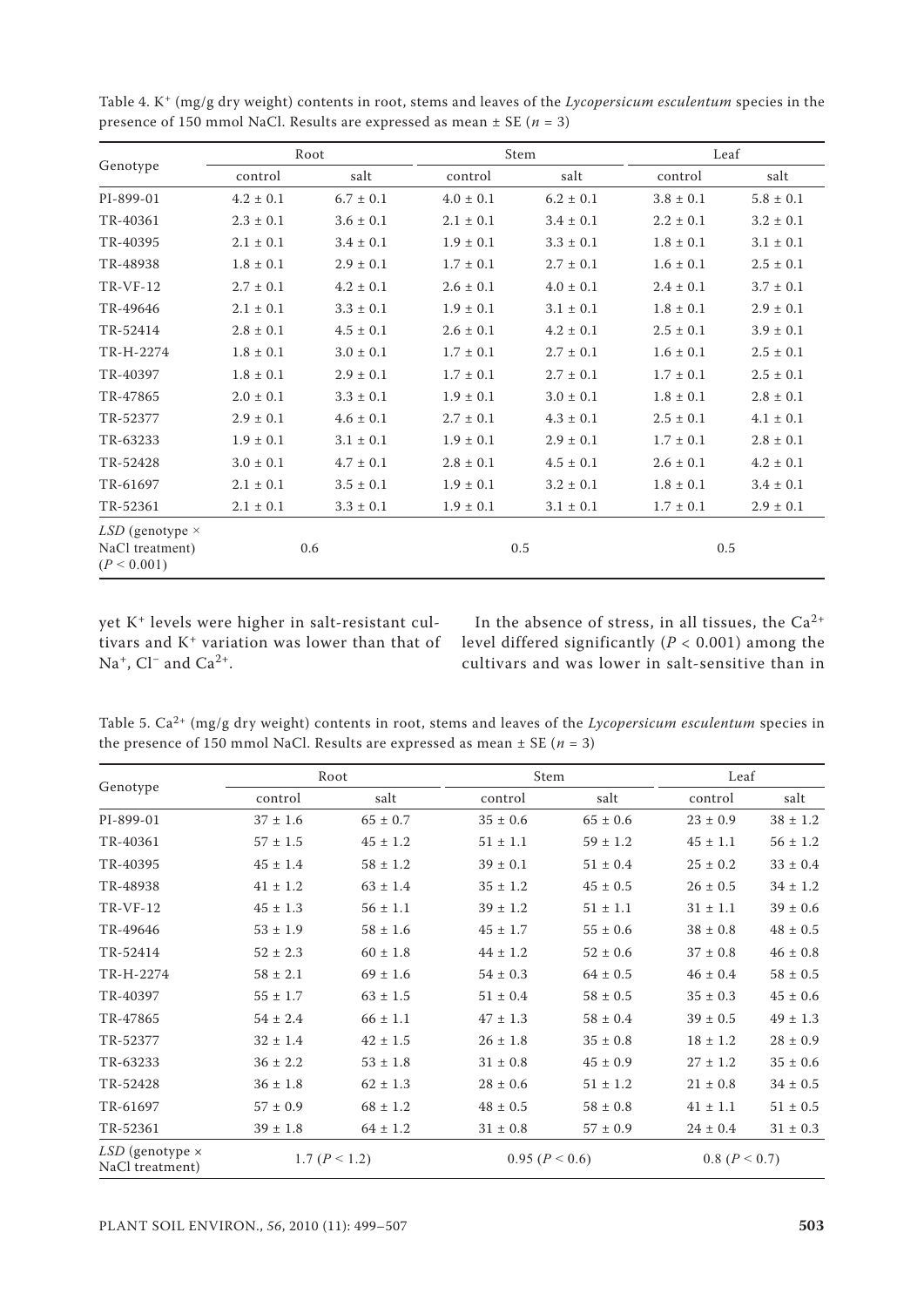|                                                        |               | Chlorophyll    |              | <b>MDA</b>   |
|--------------------------------------------------------|---------------|----------------|--------------|--------------|
| Genotype                                               | control       | salt           | control      | salt         |
| PI-899-01                                              | $331 \pm 0.2$ | $312 \pm 0.1$  | $32 \pm 0.2$ | $33 \pm 0.2$ |
| TR-40361                                               | $243 \pm 0.1$ | $146 \pm 0.2$  | $24 \pm 0.1$ | $43 \pm 0.1$ |
| TR-40395                                               | $244 \pm 0.2$ | $167 \pm 0.1$  | $25 \pm 0.1$ | $43 \pm 0.2$ |
| TR-48938                                               | $263 \pm 0.1$ | $158 \pm 0.3$  | $25 \pm 0.3$ | $42 \pm 0.1$ |
| <b>TR-VF-12</b>                                        | $281 \pm 0.3$ | $156 \pm 0.1$  | $25 \pm 0.3$ | $44 \pm 0.2$ |
| TR-49646                                               | $228 \pm 0.2$ | $137 \pm 0.1$  | $25 \pm 0.3$ | $43 \pm 0.4$ |
| TR-52414                                               | $217 \pm 0.2$ | $134 \pm 0.1$  | $24 \pm 0.4$ | $43 \pm 0.5$ |
| TR-H-2274                                              | $168 \pm 0.1$ | $86.2 \pm 0.3$ | $28 \pm 0.1$ | $48 \pm 0.1$ |
| TR-40397                                               | $265 \pm 0.1$ | $159 \pm 0.2$  | $25 \pm 0.2$ | $43 \pm 0.1$ |
| TR-47865                                               | $288 \pm 0.4$ | $173 \pm 0.1$  | $25 \pm 0.2$ | $42 \pm 0.3$ |
| TR-52377                                               | $212 \pm 0.1$ | $127 \pm 0.3$  | $27 \pm 0.1$ | $44 \pm 0.1$ |
| TR-63233                                               | $167 \pm 0.3$ | $92.1 \pm 0.3$ | $35 \pm 0.1$ | $66 \pm 0.2$ |
| TR-52428                                               | $248 \pm 0.1$ | $147 \pm 0.4$  | $26 \pm 0.1$ | $43 \pm 0.1$ |
| TR-61697                                               | $211 \pm 0.2$ | $126 \pm 0.1$  | $25 \pm 0.4$ | $45 \pm 0.2$ |
| TR-52361                                               | $250 \pm 0.4$ | $152 \pm 0.1$  | $25 \pm 0.2$ | $44 \pm 0.4$ |
| $LSD$ (genotype $\times$ NaCl treatment)<br>(P < 0.01) |               | 1.33           |              | 1.55         |

Table 6. Chlorophyll (mg/g fresh weight) and malondialdehyde (MDA) (µmol/g fresh weight) levels in leaves of the *Lycopersicum esculentum* species in the presence of 150 mmol NaCl. Results are expressed as mean ± SE (*n* = 3)

salt-resistant cultivars. The exposure to NaCl induced a significant increase in  $Ca^{2+}$  level (Table 5) in both salt-resistant and salt-sensitive cultivars (especially in the wild type).

In the absence of stress, the chlorophyll level in leaf tissue differed significantly (*P* < 0.01) among the cultivars and was higher in salt-resistant than in salt-sensitive cultivars. The exposure to NaCl induced a significant decrease in chlorophyll level (Table 6) in both salt-resistant and salt-sensitive cultivars; yet, the chlorophyll level was more decreased in salt-sensitive than in salt-resistant cultivars.

The lipid peroxidation levels in leaves of 15 tomato cultivars, measured as the content of MDA, are given in Table 6. In the absence of stress, the MDA level differed significantly (*P* < 0.01) among the cultivars and was higher in salt-resistant than in salt-sensitive cultivars. The exposure to NaCl induced a significant increase in the MDA level in salt-sensitive cultivars compared to a lower increase in salt-resistant wild type.

In the absence of stress, the proline level differed significantly  $(P < 0.01)$  among the cultivars and was higher in salt-resistant than in salt-sensitive cultivars. The exposure to NaCl induced a signifi-

Table 7. Proline levels (µmol/g fresh weight) in leaves of the *Lycopersicum esculentum* species in the presence of 150 mmol NaCl. Results are expressed as mean ± SE (*n* = 3)

|                                                           | Proline      |              |  |  |  |
|-----------------------------------------------------------|--------------|--------------|--|--|--|
| Genotype                                                  | control      | salt         |  |  |  |
| PI-899-01                                                 | $31 \pm 0.2$ | $34 \pm 0.2$ |  |  |  |
| TR-40361                                                  | $25 \pm 0.1$ | $36 \pm 0.1$ |  |  |  |
| TR-40395                                                  | $24 \pm 0.1$ | $35 \pm 0.2$ |  |  |  |
| TR-48938                                                  | $24 \pm 0.3$ | $37 \pm 0.1$ |  |  |  |
| $TR-VF-12$                                                | $24 \pm 0.3$ | $35 \pm 0.2$ |  |  |  |
| TR-49646                                                  | $25 \pm 0.3$ | $38 \pm 0.4$ |  |  |  |
| TR-52414                                                  | $23 \pm 0.4$ | $35 \pm 0.5$ |  |  |  |
| TR-H-2274                                                 | $27 \pm 0.1$ | $42 \pm 0.1$ |  |  |  |
| TR-40397                                                  | $23 \pm 0.2$ | $34 \pm 0.1$ |  |  |  |
| TR-47865                                                  | $24 \pm 0.2$ | $35 \pm 0.3$ |  |  |  |
| TR-52377                                                  | $27 \pm 0.1$ | $41 \pm 0.1$ |  |  |  |
| TR-63233                                                  | $32 \pm 0.1$ | $48 \pm 0.2$ |  |  |  |
| TR-52428                                                  | $25 \pm 0.1$ | $37 \pm 0.1$ |  |  |  |
| TR-61697                                                  | $24 \pm 0.4$ | $44 \pm 0.2$ |  |  |  |
| TR-52361                                                  | $26 \pm 0.2$ | $39 \pm 0.4$ |  |  |  |
| $LSD$ (genotype $\times$<br>NaCl treatment)<br>(P < 0.01) |              | 1.55         |  |  |  |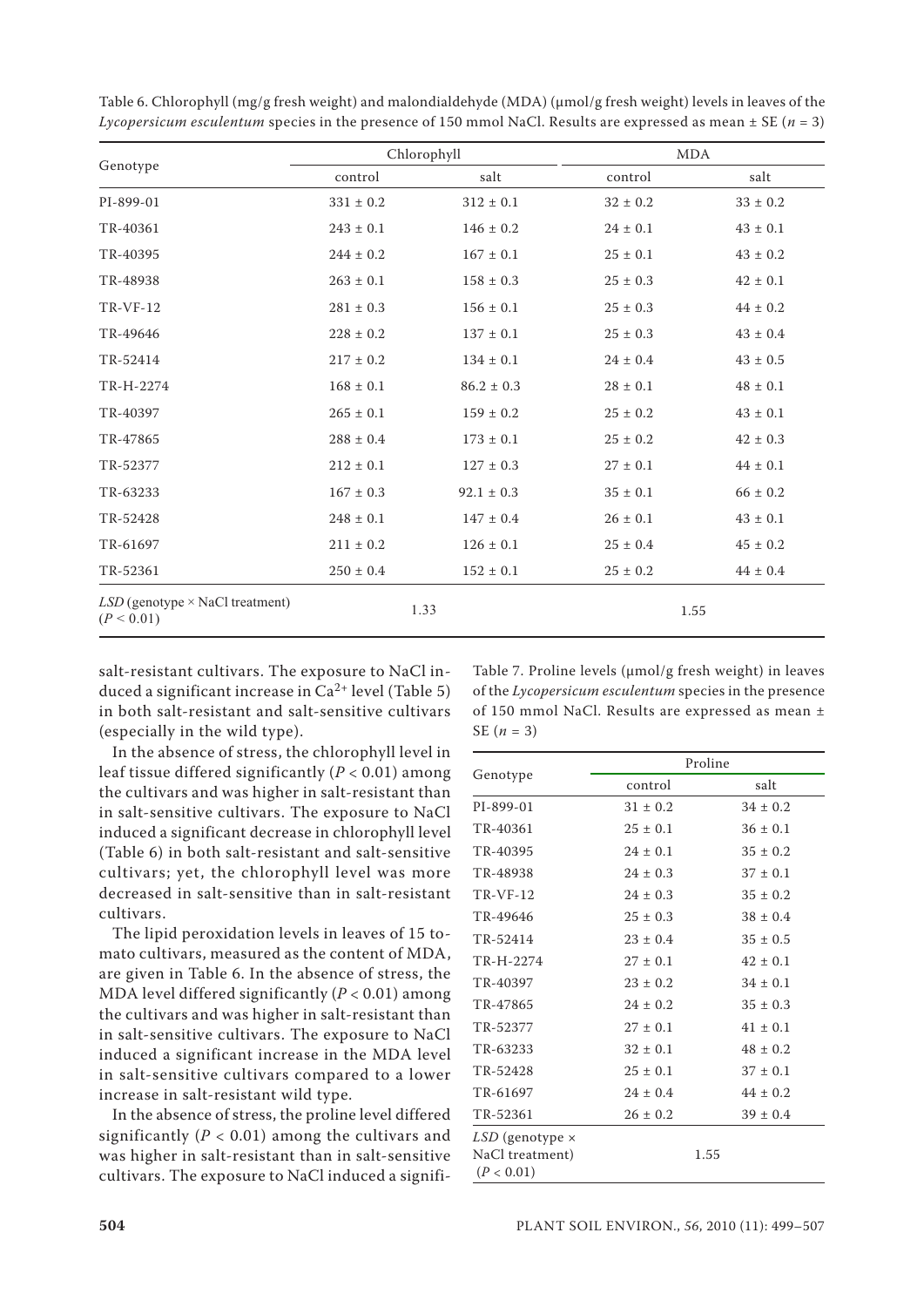cant increase in the proline level (Table 7) in both salt-resistant and salt-sensitive cultivars. But the proline level was more increased in salt-sensitive than in salt-resistant cultivars.

### **DISCUSSION**

NaCl is the dominant salt, and the high concentration of ions, particularly Na+ in the growing medium can, if taken up by the plant, result in cytoplasmic toxicity (Parvaiz and Satyawati 2008). An excess of Na+ disturbs cellular ion homeostasis, and leads to other effects such as interference in enzyme activities and oxidative stress (Afzal et al. 2008, Okhovatian-Ardakani et al. 2010). Cl– is the most prevalent anion under saline conditions. To prevent these problems, plants suppress the influx and accumulation of Na<sup>+</sup> in the cytoplasm, especially in leaves (Esmaili et al. 2008, Patel and Pandey 2008). We found that, in all tissues under salt stress, the Na<sup>+</sup> and Cl<sup>-</sup> contents increased dramatically in salt-sensitive cultivars. Even under the control conditions, in all tissues  $Na<sup>+</sup>$  contents in the salt-sensitive plants were twice higher than those in the salt-resistant plants (Tables 2 and 3). Some researchers found high accumulation of Cl– in the leaves of salt-sensitive lines of barley. In most crop species salt tolerance was found to be associated with the accumulation of only low amounts of both Na+ and Cl– in the shoots (Ashraf 2004). Salt tolerance in most plants is associated with low uptake and accumulation of  $Na^+$ , which is mediated through the control of influx and/or by active efflux from the cytoplasm to the vacuoles and also back to the growth medium (Ashraf 2004). The fact that NaCl affected the relative growth rate value at the least extent is mostly due to the selective accumulation of Na+ and Cl− ions. A moderate increase of Na+ and Cl− within callus tissue might avoid water loss and ensure an economic way to adjust osmotically (Errabii et al. 2007). However, when the ability of the cells to compartmentalize the ions into the vacuole is exceeded, ions build up in the cytoplasm and lead to severe ion imbalances and to conformational changes in the plasma membrane electrical potential (Errabii et al. 2007). The salt-resistant plants accumulated less Na+ and Cl− compared to the salt-sensitive ones.

Under saline conditions, due to excessive amounts of exchangeable Na<sup>+</sup>, high Na<sup>+</sup>/K<sup>+</sup> and  $Na^{+}/Ca^{2+}$  ratios occur in the soil. Plants subjected to such environments, take up high amounts of Na<sup>+</sup> (Esmaili 2008), whereas the uptake of  $K^+$  and Ca2+ is considerably reduced (Patel and Pandey 2008). Reasonable amounts of both  $K^+$  and  $Ca^{2+}$  are required to maintain the integrity and functioning of cell membranes (Ashraf 2004). In *Agropyron* spp., the high salt tolerance of *A. elongatum* relative to *A. intermedium*, is associated with its higher uptake of K+ under saline conditions (Ashraf 2004, Afzal et al. 2008, Patel and Pandey 2008). Researchers concluded that roots of the salt-tolerant *Beta vulgaris* had a greater affinity for K<sup>+</sup> relative to Na+ than did the salt-sensitive *Phaseolus vulgaris*. Similarly, in soybean, researchers found that the salt-tolerant cultivar. Lee accumulated more K<sup>+</sup> in its leaves than did the salt-sensitive cultivar Jackson (Ashraf 2004). In this study, we showed that only the salt-tolerant cultivars maintained higher K<sup>+</sup> contents and lower Na<sup>+</sup> contents in the all tissues of the plant (Table 4). Furthermore, salt-tolerant cultivars excluded approximately three times more Na<sup>+</sup> than did the salt-sensitive plants. These results suggest that salt-tolerant cultivars have a mechanism to select potassium in the presence of sodium, and that this ability is related to maintain high potassium contents under salt stress (Esmaili et al. 2008).

Calcium is known to play a crucial role in maintaining the structural and functional integrity of plant membranes in addition to its considerable roles in cell wall stabilization, regulation of ion transport and selectivity and activation of cell wall enzymes (Mengel and Kirkby 1987, Rengel 1992). The maintenance of calcium acquisition and transport under salt stress is an important determinant of salinity tolerance (Afzal et al. 2008). In most cases salt tolerance of a crop cultivar can be increased by an increase in the  $Ca^{2+}$ concentration in the saline growth medium. For example, supplemental calcium alleviated the adverse effect of salt stress on the germination and vegetative growth of bean (Awada et al. 1995) and pigeonpea (Subbarao et al. 1990). Some reseachers reported that supplemental  $Ca^{2+}$  in the presence of salinity improved the growth of *Brassica juncea* and *B. napus* but not that of *B. carinata* and *B. rapa*, showing genotypical difference in the plant growth responses to the addition of  $Ca^{2+}$ .  $Ca^{2+}$ maintenance and Na<sup>+</sup> exclusion, which is related to salinity tolerance in *Lycopersicon esculentum*, were genetically controlled with additive major genetic components (Afzal et al. 2008, Esmaili et al. 2008). In this study, we showed that only the salt-tolerant cultivars maintained higher  $Ca^{2+}$ contents in all tissues of the plant (Table 5).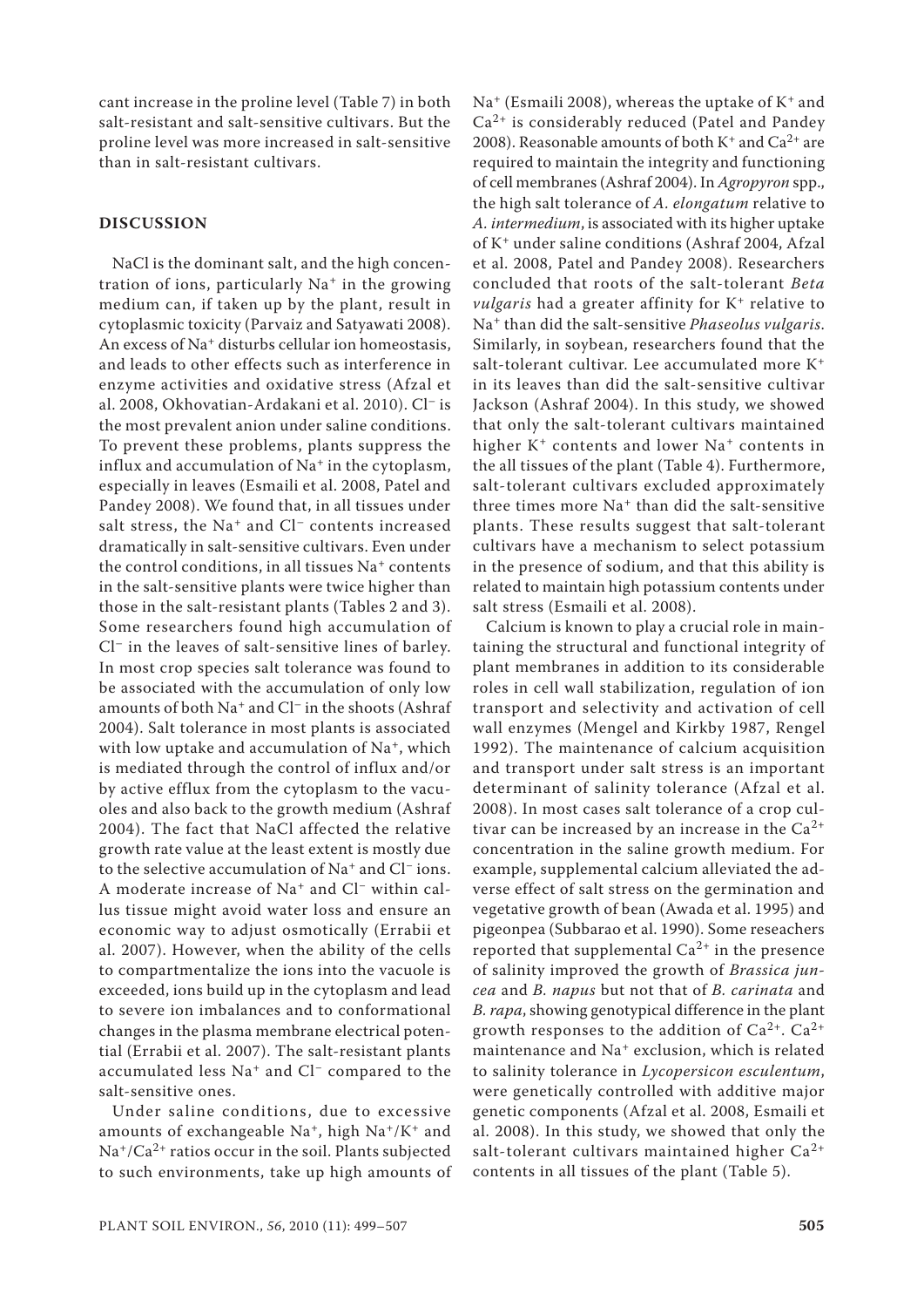Salinity reduces net photosynthetic rate, transpiration rate, and stomatal conductance in plant species and degrades chlorophyll at high salinity. Salinity tolerance is related to the maintenance of net photosynthetic rate and stomatal conductance and to elevated chlorophyll concentration (Ashraf 2004). High salinity reduced the leaf chlorophyll content in all genotypes, which might be due to the increased activity of chlorophyllase (Megdiche et al. 2007). A reduction in total chlorophyll contents was observed in the NaCl-stressed *Catharanthus* plants when compared to control. The reduction in leaf chlorophyll under salinity was attributed to the destruction of the chlorophyll pigments and the instability of the pigment protein complex (Jaleel et al. 2007). Some researchers reported chlorophyll content as one of the parameters of salt tolerance in crop plants. Others observed higher chlorophyll degradation in a sodium chloridesensitive pea cultivar as compared to a tolerant one (Sairam et al. 2005). Our results suggest that in the absence of stress, chlorophyll concentration in leaf tissue differed significantly  $(P < 0.01)$ among the cultivars and was higher in salt-resistant than in salt-sensitive cultivars. The exposure to NaCl induced a significant decrease in chlorophyll concentration (Table 6) both in salt-resistant and salt-sensitive cultivars; yet, chlorophyll concentration was more decreased in salt-sensitive than in salt-resistant cultivars.

The exposure to NaCl induced significantly an increase in MDA concentration in both saltresistant and salt-sensitive cultivars. However, MDA concentration was higher in salt-sensitive cultivars. The level of MDA produced during peroxidation of membrane lipids, is often used as an indicator of oxidative damage. The lower level of lipid peroxidation in salt-resistant cultivars compared to salt-sensitive cultivars suggests that it may have a better protection against oxidative damage under salt stress. In our study, we found that salt-sensitive cultivars accumulate MDA than salt-resistant cultivars (Table 6). There are reports of higher increase in the amount of MDA with the increase in salt stress in the salt-sensitive cultivar as compared to tolerant cultivar of rice and in roots of *Lemna minor* (Khan and Panda *200*8). The better NaCl stress tolerance in salt-tolerant cultivars as compared to salt-sensitive cultivars observed during present investigation may be due to the restriction of damage of cellular membranes with lower MDA and  $H_2O_2$  content. Higher  $H_2O_2$ accumulation and lipid peroxidation in sensitive cultivars of pea and rice were reported earlier.

Salinity-induced increase in lipid peroxidation was also reported by some reseachers (Sairam et al. 2005).

Proline is one of the most important osmoprotectant in plants. Under salt stress most plant species exhibit a remarkable increase in their proline content (Patel and Pandey 2008, Dasgan et al. 2009). In our experiments we also observed a similar behaviour in the leaves of tomato seedlings. Supporting findings come from other leguminous plants (alfalfa, soybean and pea) and sugar beet where salt stress resulted in extensive proline accumulation. Likewise, in tomato salt tolerance was attributed to the degree of plant to accumulate osmoprotectants, like proline. Proline is generally assumed to serve as a physiologically compatible solute that increases as needed to maintain a favorable osmotic potential between the cell and its surroundings (Patel and Pandey 2008, Dasgan et al. 2009). Nevertheless, the levels of proline in leaves of salt-sensitive plants under salt stress were higher than in salt-resistant cultivars. Also some researchers report a negative correlation between proline accumulation and salt tolerance in tomato and *Aegiceras corniculatum* (Parvaiz and Satyawati 2008). However, accumulation of proline in rice plants grown under salt stress was due to salt injury and not as an indication of salt tolerance (Parvaiz and Satyawati 2008). Similarly, accumulation of proline in two sorghum genotypes contrasting in salt tolerance suggested that proline accumulation was a reaction to salt stress and not a plant response associated with tolerance (Parvaiz and Satyawati 2008). In another experiment, researchers showed that under salt stress, higher concentration of proline was accumulated in sensitive rice cultivars than in tolerant genotypes (Parvaiz and Satyawati 2008).

As a conclusion, the salt-resistant cultivars accumulated less Na+ and Cl− than the salt-sensitive cultivars. Salt-tolerant cultivars have a mechanism to select  $K^+$  in the presence of Na<sup>+</sup>, and this ability is related to maintaining high  $K^+$  contents under salt stress. Only the salt-tolerant cultivars maintained higher  $Ca^{2+}$ contents in all tissues of the plant. Chlorophyll concentration was more decreased in salt-sensitive cultivars than in saltresistant cultivars. Increased proline content may have an important role in maintaining tolerance to salt stress. Higher  $H_2O_2$  accumulation and lipid peroxidation in sensitive cultivars are a result of salt stress. These features (ion accumulation, chlorophyll, proline and MDA contents) as can be used as identifiers for tolerance to salt.